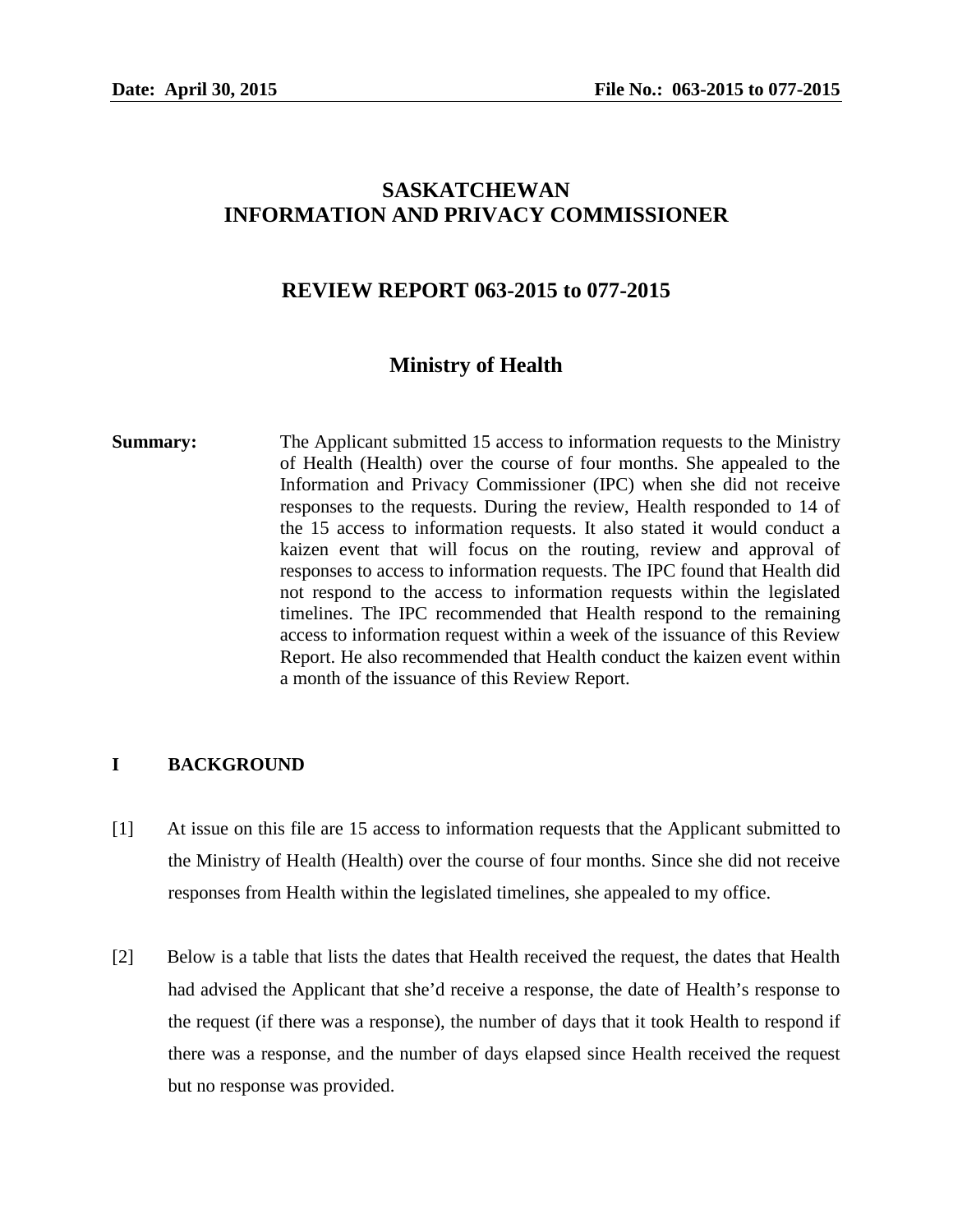| <b>IPC File</b><br><b>Number</b> | <b>Health</b><br><b>File</b><br><b>Number</b> | <b>Health Received</b><br>Date according to<br>Health's<br>acknowledgement<br>letter to Applicant | Due date<br>for<br>section 7<br>response | Date of<br>section 7<br>response | <b>Number</b><br>of days<br>elapsed<br>it took<br>for<br><b>Health</b><br>to<br>respond | <b>Number</b><br>of days<br>elapsed<br>since<br><b>Health</b><br>received<br>request<br>but no<br>response<br>has been<br>provided |
|----------------------------------|-----------------------------------------------|---------------------------------------------------------------------------------------------------|------------------------------------------|----------------------------------|-----------------------------------------------------------------------------------------|------------------------------------------------------------------------------------------------------------------------------------|
| $063 -$<br>2015                  | <b>HE49-</b><br>15G                           | October 24, 2014                                                                                  | December<br>24, 2014                     | April 27,<br>2015                | 185                                                                                     |                                                                                                                                    |
| 064-<br>2015                     | <b>HE50-</b><br>15G                           | October 24, 2014                                                                                  | December<br>24, 2014                     | April 23,<br>2015                | 181                                                                                     |                                                                                                                                    |
| $065 -$<br>2015                  | <b>HE53-</b><br>15G                           | October 27, 2014                                                                                  | December<br>26, 2014                     | April 17,<br>2015                | 172                                                                                     |                                                                                                                                    |
| 066-<br>2015                     | <b>HE57-</b><br>15G                           | November 12, 2014                                                                                 | December<br>12, 2014                     | No<br>response                   | <b>No</b><br>response                                                                   | 168                                                                                                                                |
| $067 -$<br>2015                  | <b>HE58-</b><br>15G                           | November 18, 2014                                                                                 | December<br>18, 2014                     | April 29,<br>2015                | 162                                                                                     |                                                                                                                                    |
| 068-<br>2015                     | <b>HE59-</b><br>15G                           | November 14, 2014                                                                                 | January 26,<br>2015                      | April 17,<br>2015                | 154                                                                                     |                                                                                                                                    |
| 069-<br>2015                     | <b>HE67-</b><br>15G                           | December 8, 2014                                                                                  | February 6,<br>2015                      | April 21,<br>2015                | 134                                                                                     |                                                                                                                                    |
| $070 -$<br>2015                  | HE91-<br>15G                                  | January 9, 2015                                                                                   | February 9,<br>2015                      | April 6,<br>2015                 | 87                                                                                      |                                                                                                                                    |
| $071 -$<br>2015                  | <b>HE94-</b><br>15G                           | January 21, 2015                                                                                  | March 25,<br>2015                        | April 23,<br>2015                | 93                                                                                      |                                                                                                                                    |
| $072 -$<br>2015                  | <b>HE95-</b><br>15G                           | January 21, 2015                                                                                  | February<br>23, 2015                     | April 17,<br>2015                | 86                                                                                      |                                                                                                                                    |
| $073 -$<br>2015                  | HE101-<br>15 <sub>G</sub>                     | February 9, 2015                                                                                  | March 11,<br>2015                        | April 16,<br>2015                | 66                                                                                      |                                                                                                                                    |
| 074-<br>2015                     | HE103-<br>15G                                 | February 26, 2015                                                                                 | March 27,<br>2015                        | April 8,<br>2015                 | 41                                                                                      |                                                                                                                                    |
| $075 -$<br>2015                  | HE104-<br>15G                                 | February 26, 2015                                                                                 | March 28,<br>2015                        | April 27,<br>2015                | 60                                                                                      |                                                                                                                                    |
| 076-<br>2015                     | HE106-<br>15G                                 | February 26, 2015                                                                                 | March 30,<br>2015                        | April 8,<br>2015                 | 41                                                                                      |                                                                                                                                    |
| $077 -$<br>2015                  | <b>HE108-</b><br>15 <sub>G</sub>              | February 26, 2015                                                                                 | March 30,<br>2015                        | April 17,<br>2015                | 50                                                                                      |                                                                                                                                    |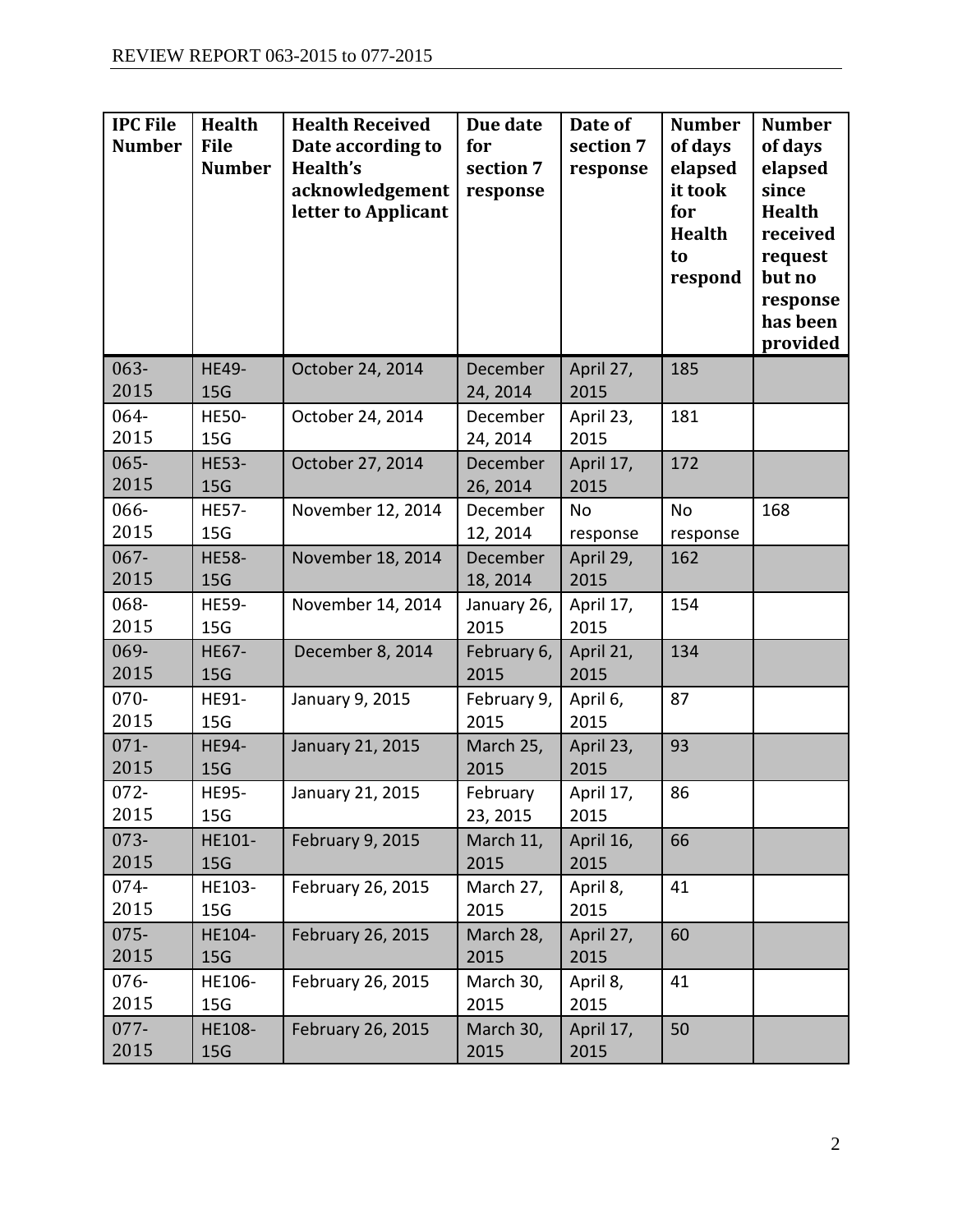[3] Since the commencement of the reviews with my office, Health responded to 14 of the 15 access to information requests.

#### **II RECORDS AT ISSUE**

[4] This report focuses on the length of time it takes for Health to respond to the access to information requests.

#### **III DISCUSSION OF THE ISSUES**

# **1. Did Health respond to the Applicant's access to information request within the legislated timeline?**

[5] Subsection 7(2) of *The Freedom of Information and Protection of Privacy Act* (FOIP) requires government institutions to respond to access to information requests within 30 days after the request is made. Subsection 7(2) provides:

> 7(2) The head shall give written notice to the applicant within 30 days after the application is made:…

- [6] Subsection 12(1) of FOIP enables government institutions to extend the 30 days for a reasonable period not exceeding 30 days.
- [7] Based on the table in the background section, Health's response time to these access requests exceed the legislated timelines.
- [8] Recently, I issued six Review Reports about the length of time it takes for Health to respond to access requests. In response to those Review Reports, Health stated that it would take a number of steps to improve its response times. While I acknowledge that it takes time to implement change and see progress, it seems as though Health still has serious difficulty in meeting the legislated timelines.